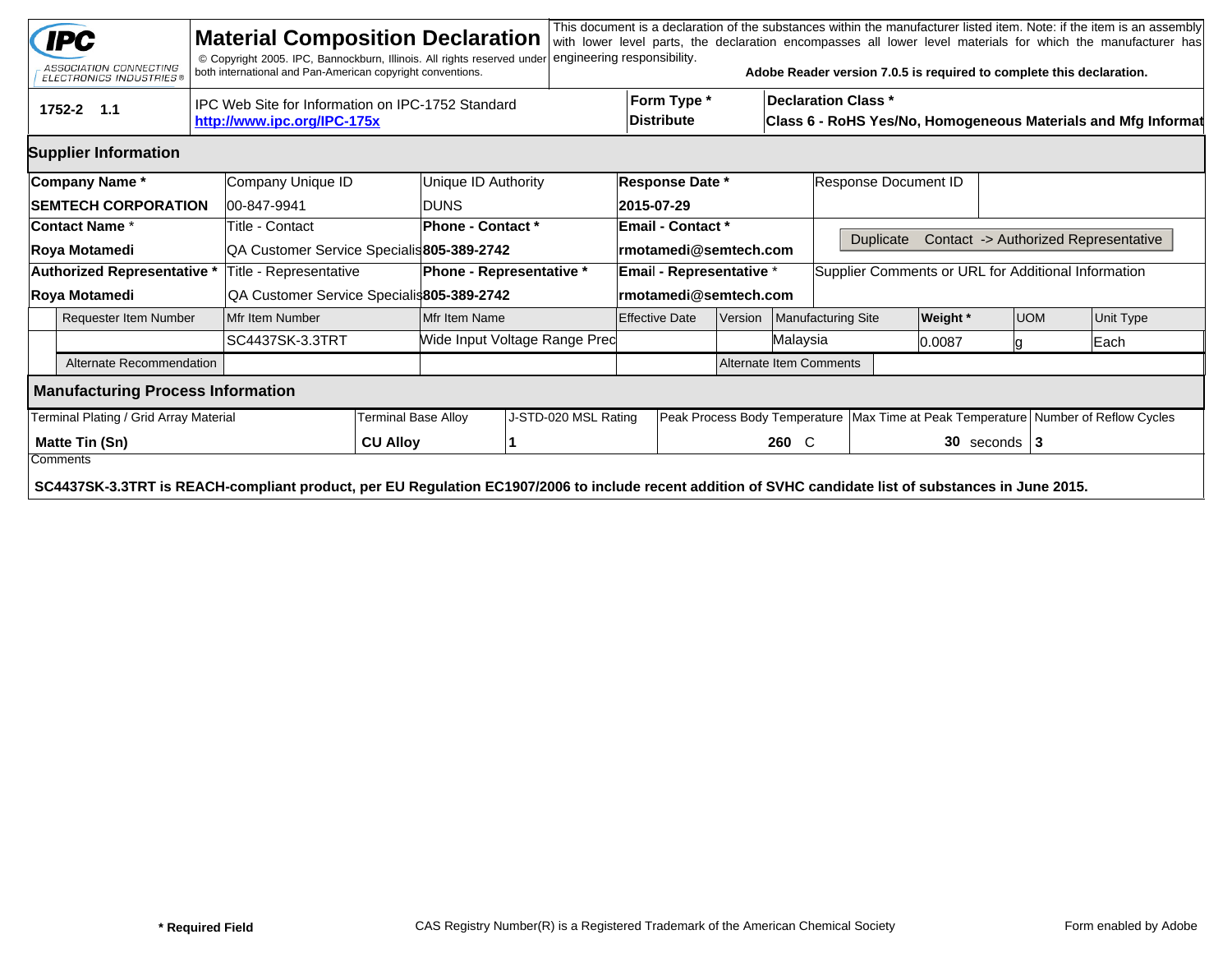| Save the fields in<br><b>Export Data</b><br>this form to a file | Import fields from a<br>Import Data<br>file into this form                                                                                                                                                                                                                                                                                                                                                                                                                                                                                                                                                                                                                                                                                                                                                                                                                                                                                                                                                                                                                                                                                                                                                                                                                                                                                                                                                                                                                                                                                                                                                                                                                                                                                                                                                                                                                                                                                                                                                                                                                  | Clear all of the<br>fields on this form | <b>Reset Form</b> | Lock the fields on this<br>form to prevent changes | Lock Supplier Fields |
|-----------------------------------------------------------------|-----------------------------------------------------------------------------------------------------------------------------------------------------------------------------------------------------------------------------------------------------------------------------------------------------------------------------------------------------------------------------------------------------------------------------------------------------------------------------------------------------------------------------------------------------------------------------------------------------------------------------------------------------------------------------------------------------------------------------------------------------------------------------------------------------------------------------------------------------------------------------------------------------------------------------------------------------------------------------------------------------------------------------------------------------------------------------------------------------------------------------------------------------------------------------------------------------------------------------------------------------------------------------------------------------------------------------------------------------------------------------------------------------------------------------------------------------------------------------------------------------------------------------------------------------------------------------------------------------------------------------------------------------------------------------------------------------------------------------------------------------------------------------------------------------------------------------------------------------------------------------------------------------------------------------------------------------------------------------------------------------------------------------------------------------------------------------|-----------------------------------------|-------------------|----------------------------------------------------|----------------------|
| <b>RoHS Material Composition Declaration</b>                    |                                                                                                                                                                                                                                                                                                                                                                                                                                                                                                                                                                                                                                                                                                                                                                                                                                                                                                                                                                                                                                                                                                                                                                                                                                                                                                                                                                                                                                                                                                                                                                                                                                                                                                                                                                                                                                                                                                                                                                                                                                                                             |                                         |                   | <b>Declaration Type *</b>                          | Detailed             |
| <b>RoHS Directive</b><br>2002/95/EC                             | RoHS Definition: Quantity limit of 0.1% by mass (1000 PPM) in homogeneous material for: Lead (Pb), Mercury, Hexavalent Chromium, Polybrominated Biphenyls (PBB),<br>Polybrominated Diphenyl Ethers (PBDE) and quantity limit of 0.01% by mass (100 PPM) of homogeneous material for Cadmium                                                                                                                                                                                                                                                                                                                                                                                                                                                                                                                                                                                                                                                                                                                                                                                                                                                                                                                                                                                                                                                                                                                                                                                                                                                                                                                                                                                                                                                                                                                                                                                                                                                                                                                                                                                 |                                         |                   |                                                    |                      |
|                                                                 | Please indicate whether any homogeneous material (as defined by the RoHS Directive, EU 2002/95/EC and implemented by the laws of the European Union member states) of the part identified on this form contains lead, mercury,<br>chromium, polybrominated biphenyls and/or polybrominated diphenyl ethers (each a ?RoHS restricted substance?) in excess of the applicable quantity limit identified above. If a homogeneous material within the part contains<br>excess of an applicable quantity limit, please indicate below which, if any, RoHS exemption you believe may apply. If the part is an assembly with lower level components, the declaration shall encompass all such components<br>gathered the information it provides in this form using appropriate methods to ensure its accuracy and that such information is true and correct to the best of its knowledge and belief, as of the date that Supplier complet<br>Company will rely on this certification in determining the compliance of its products with European Union member state laws that implement the RoHS Directive. Company acknowledges that Supplier may have relied on informati<br>completing this form, and that Supplier may not have independently verified such information. However, in situations where Supplier has not independently verified information provided by others, Supplier agrees that, at a<br>certifications regarding their contributions to the part, and those certifications are at least as comprehensive as the certification in this paragraph. If the Company and the Supplier enter into a written agreement with r<br>conditions of that agreement, including any warranty rights and/or remedies provided as part of that agreement, will be the sole and exclusive source of the Supplier?s liability and the Company?s remedies for issues that a<br>provides in this form. In the absence of such written agreement, the warranty rights and/or remedies of Supplier's Standard Terms and Conditions of Sale applicable to such part shall apply. |                                         |                   |                                                    |                      |
| <b>RoHS Declaration *</b>                                       | - Item(s) does not contain RoHS restricted substances per the definition above                                                                                                                                                                                                                                                                                                                                                                                                                                                                                                                                                                                                                                                                                                                                                                                                                                                                                                                                                                                                                                                                                                                                                                                                                                                                                                                                                                                                                                                                                                                                                                                                                                                                                                                                                                                                                                                                                                                                                                                              |                                         |                   | Supplier Acceptance * Accepted                     |                      |
| above and choose all applicable exemptions.                     | Exemptions: If the declared item does not contain RoHS restricted substances per the definition above except for defined RoHS exemptions, then select the corresponding response in the RoHS Declaration                                                                                                                                                                                                                                                                                                                                                                                                                                                                                                                                                                                                                                                                                                                                                                                                                                                                                                                                                                                                                                                                                                                                                                                                                                                                                                                                                                                                                                                                                                                                                                                                                                                                                                                                                                                                                                                                    |                                         |                   |                                                    |                      |
| <b>Declaration Signature</b>                                    |                                                                                                                                                                                                                                                                                                                                                                                                                                                                                                                                                                                                                                                                                                                                                                                                                                                                                                                                                                                                                                                                                                                                                                                                                                                                                                                                                                                                                                                                                                                                                                                                                                                                                                                                                                                                                                                                                                                                                                                                                                                                             |                                         |                   |                                                    |                      |
|                                                                 | Instructions: Complete all of the required fields on all pages of this form. Select the "Accepted" on the Supplier Acceptance drop-down. This will display the signature area. Digitally sign                                                                                                                                                                                                                                                                                                                                                                                                                                                                                                                                                                                                                                                                                                                                                                                                                                                                                                                                                                                                                                                                                                                                                                                                                                                                                                                                                                                                                                                                                                                                                                                                                                                                                                                                                                                                                                                                               |                                         |                   |                                                    |                      |

 $Supplier$  Digital Signature  $|{\sf Roya}$  Motamedi Digital Digital Signature  $\mathbb{R}$ 

DN: cn=Roya Motamedi, o=Semtech Corporation, ou=QA, email=rmotamedi@semtech.com, c=US Date: 2015.07.29 13:28:30 -07'00'

the declaration (if required by the Requester) and click on Submit Form to have the form returned to the Requester.